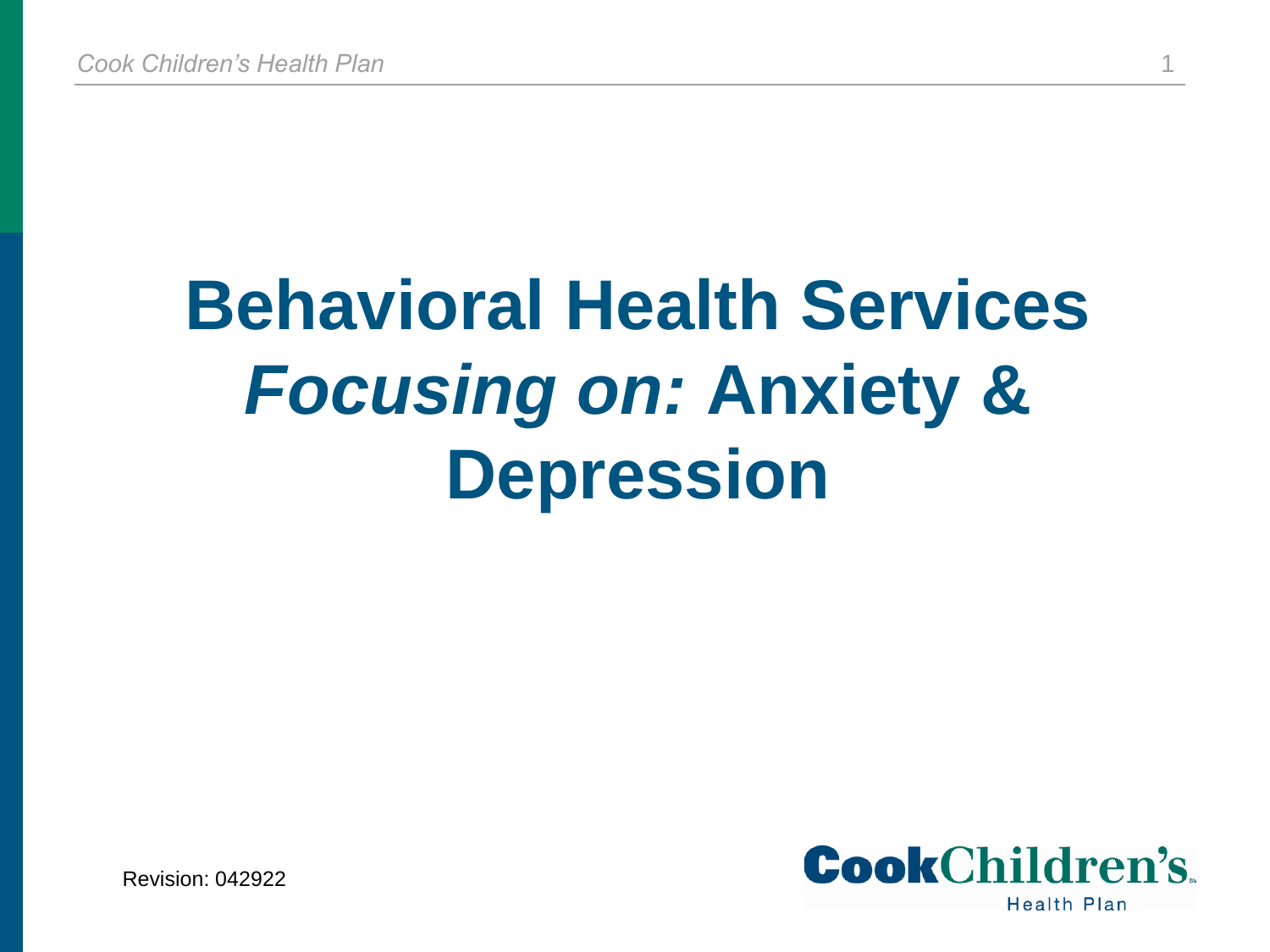# **Table of Contents**

- Beacon Health Options
- Performance Improvement Project
- Texas Primary Care Toolkit
- Connecting Members with Beacon
- Behavioral Health Recommendation Form
- HEDIS APM Project
- HEDIS APP Project
- Child Psychiatry Access Network
- Beacon Health Member Services

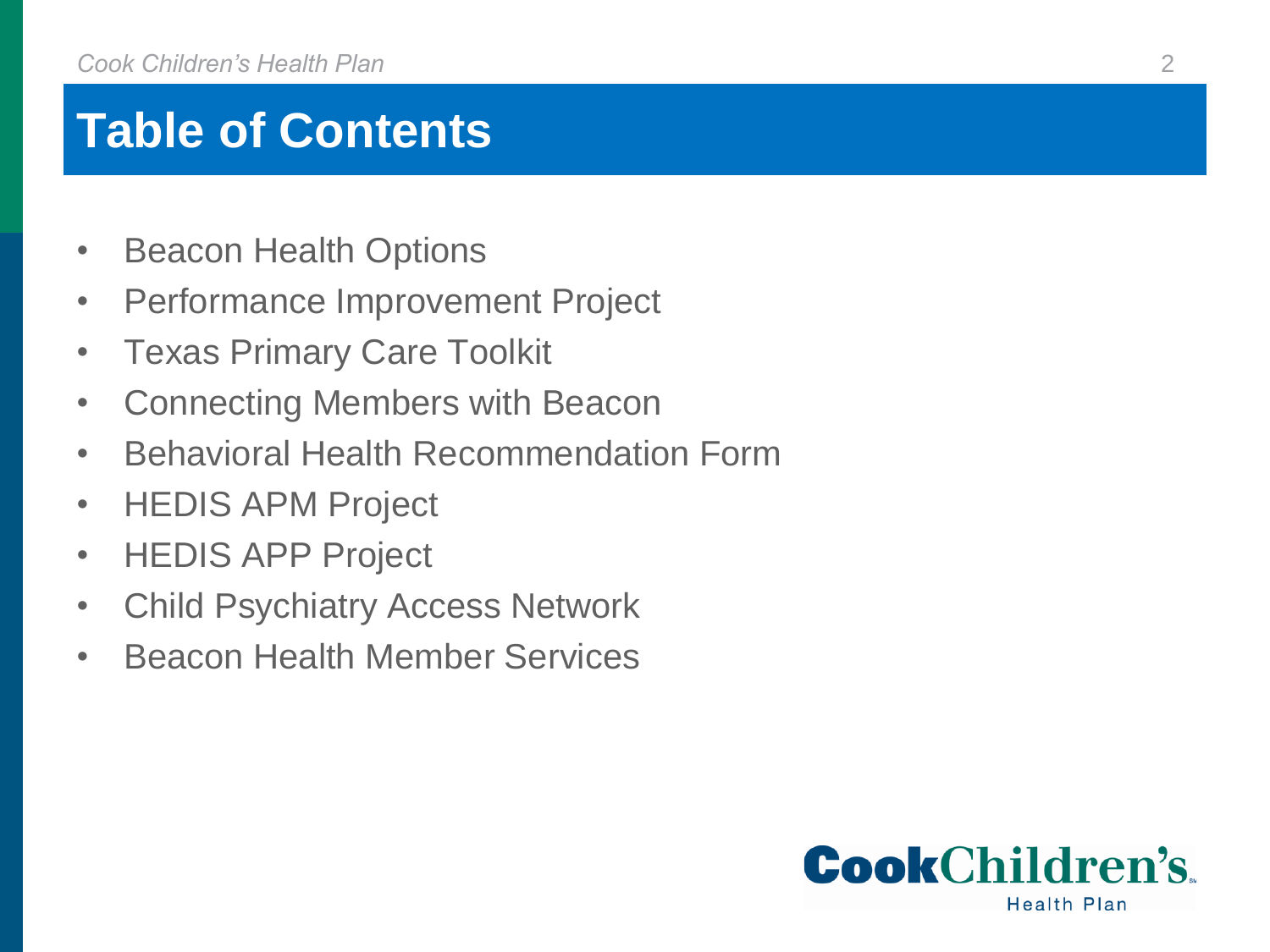### **Beacon Health Options**

Behavioral Health is defined as both acute and chronic psychiatric and substance use disorders as referenced in the most recent Diagnostic and Statistical Manual of Mental Disorders (DSM) of the American Psychiatric Association.

Information is available through **Beacon** on Behavioral Health benefits and services such as:

- Locating Behavioral Health Providers
- Making an urgent appointment
- Arranging an appointment in a timely manner
- Checking a Member's benefits and eligibility

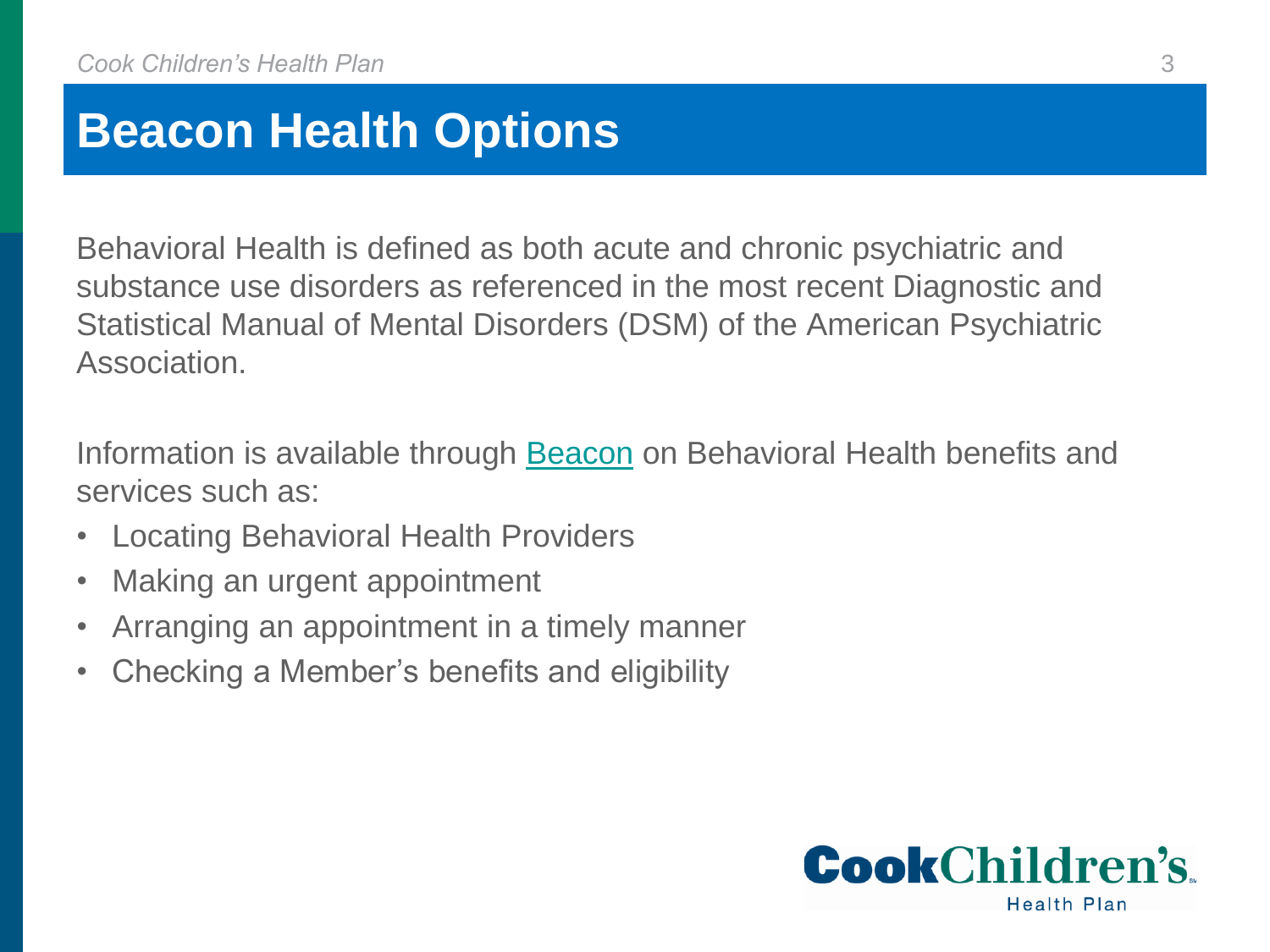### **Performance Improvement Project**

#### **Goal Statement**

• To reduce potentially preventable emergency department (ED) visits and inpatient (IP) stays among patients/Members with anxiety and/or depression through improved medication management among primary care Providers (PCPs) and improved treatment for Behavioral Health (BH) conditions

### **Target Population**

- Include all patients/Members who have a diagnosis of Anxiety or Depression identified by the CMS Chronic Conditions Warehouse algorithms
- Complex Needs = three (3) or more ED visits AND two (2) or more IP stays

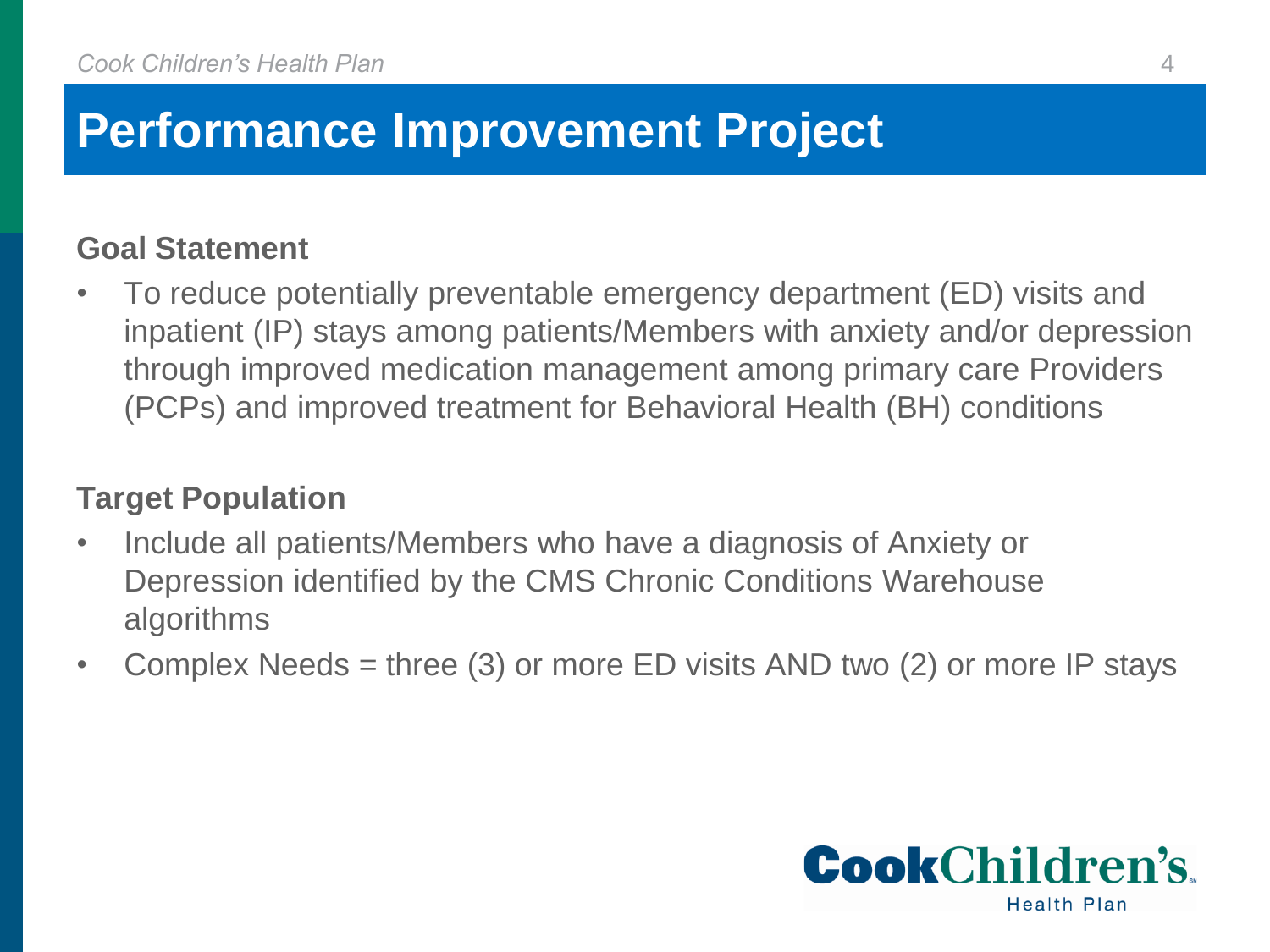### **Performance Improvement Project (PIP)**

#### **PIP Outcome Measures**

- Reduce high utilization among patients/Members who have Anxiety or **Depression**
- Reduce Potential Preventable ED Visits (PPVs) among Members
- Reduce Potential Preventable Admissions (PPAs) among Members

Access the Texas Providers tool kit: [Texas Provider Toolkit](https://providertoolkit.beaconhealthoptions.com/texas-provider-toolkit/)

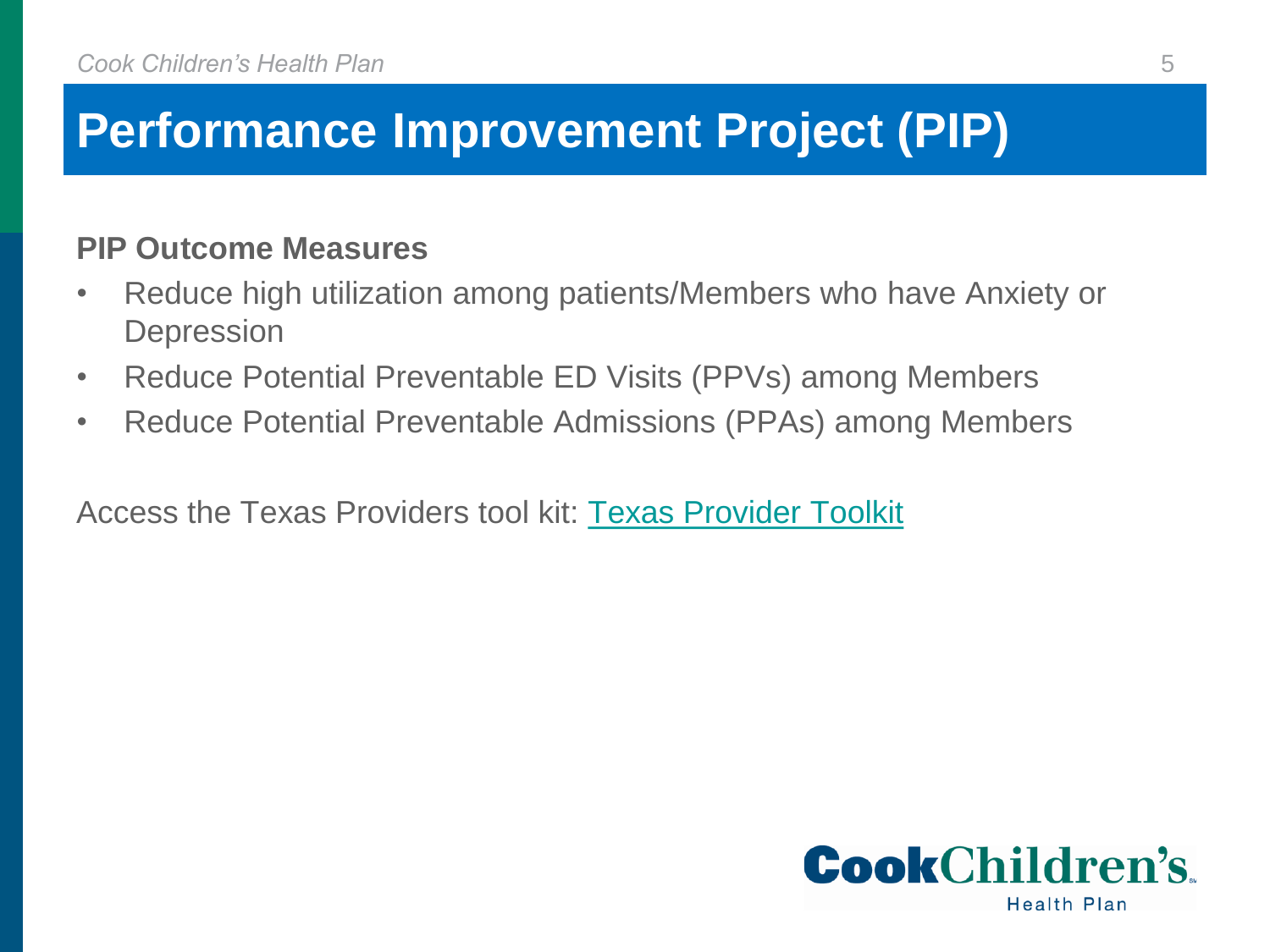# **PIP Interventions**

### **Support High Volume Primary Care Providers (PCP)**

• Depression & Anxiety Screening and Scoring in [Texas Primary Care Toolkit](https://providertoolkit.beaconhealthoptions.com/texas-provider-toolkit/)

### **Support Members**

• Reduce stigma, offer other avenues of treatment other than EDs; informational brochures from online toolkit

### **Proactive Outreach to Members with Complex Needs**

- Each plan will identify Members meeting criteria
- Continue to monitor Members meeting criteria

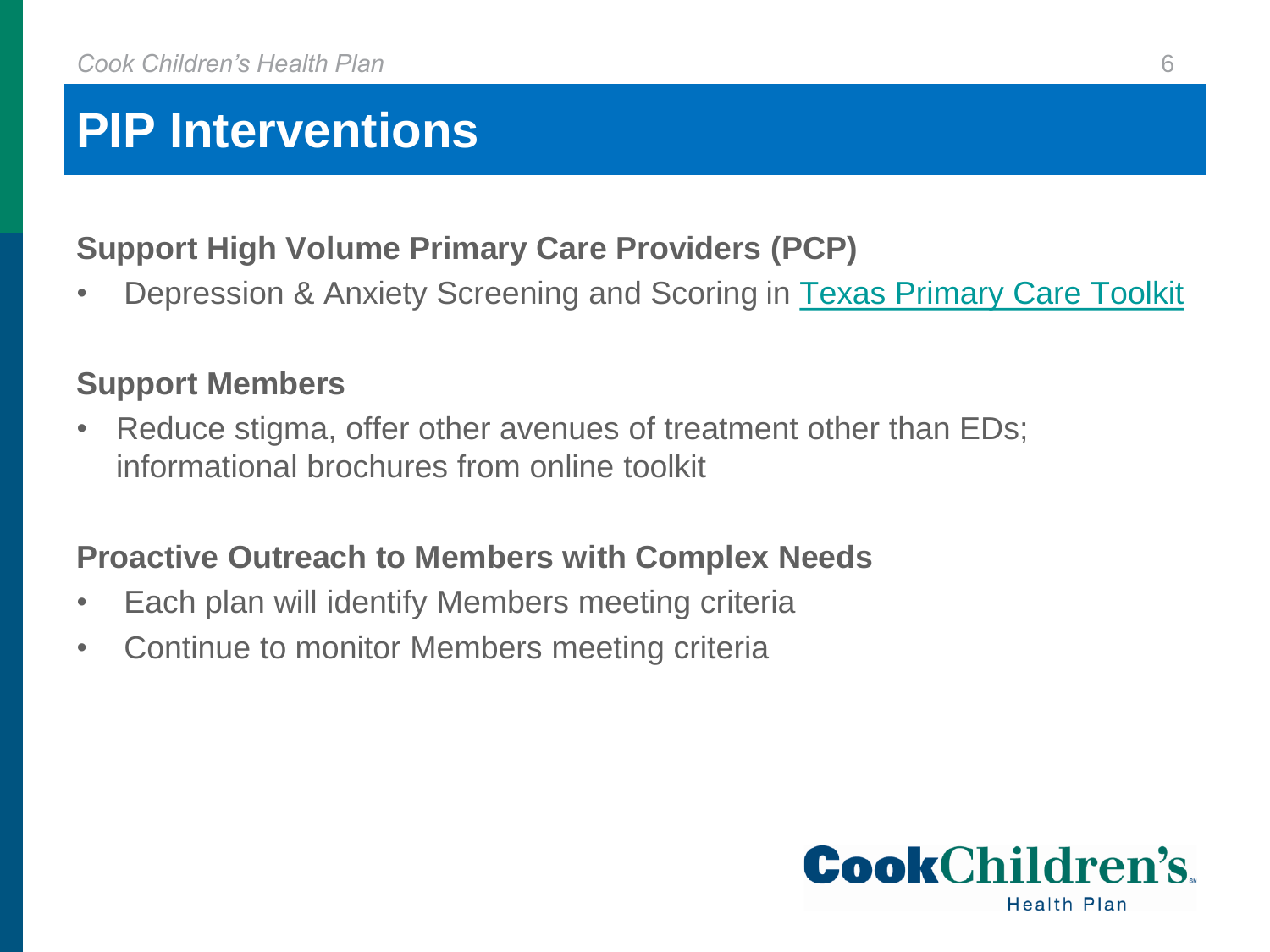### **Connecting Members with Beacon**

- Physicians should use screening tools (i.e., PHQ-2 & 9, GAD-7) in Beacon's Texas Primary Care Toolkit at each appointment with patient/Member to determine if they screen positive for anxiety and/or depression
- Should a patient/Member have a positive outcome, they can be directed to contact Beacon at 855-481-7045 to be connected with a behavioral health professional
- [You can also start the process on a Member's behalf by filling out the PCP](https://s29165.pcdn.co/wp-content/uploads/2020/03/PCP-BH-Recommendation-Formv7Fillable.pdf) Behavioral Health Recommendation Form
- If a patient/Member is in crisis and appears to be an imminent threat to themselves or someone else, *Beacon recommends that your crisis call protocols be observed and 911 be called immediately*
	- Beacon has licensed behavioral health clinicians available 24-7 by phone to assist in assessing and triaging patient/Members

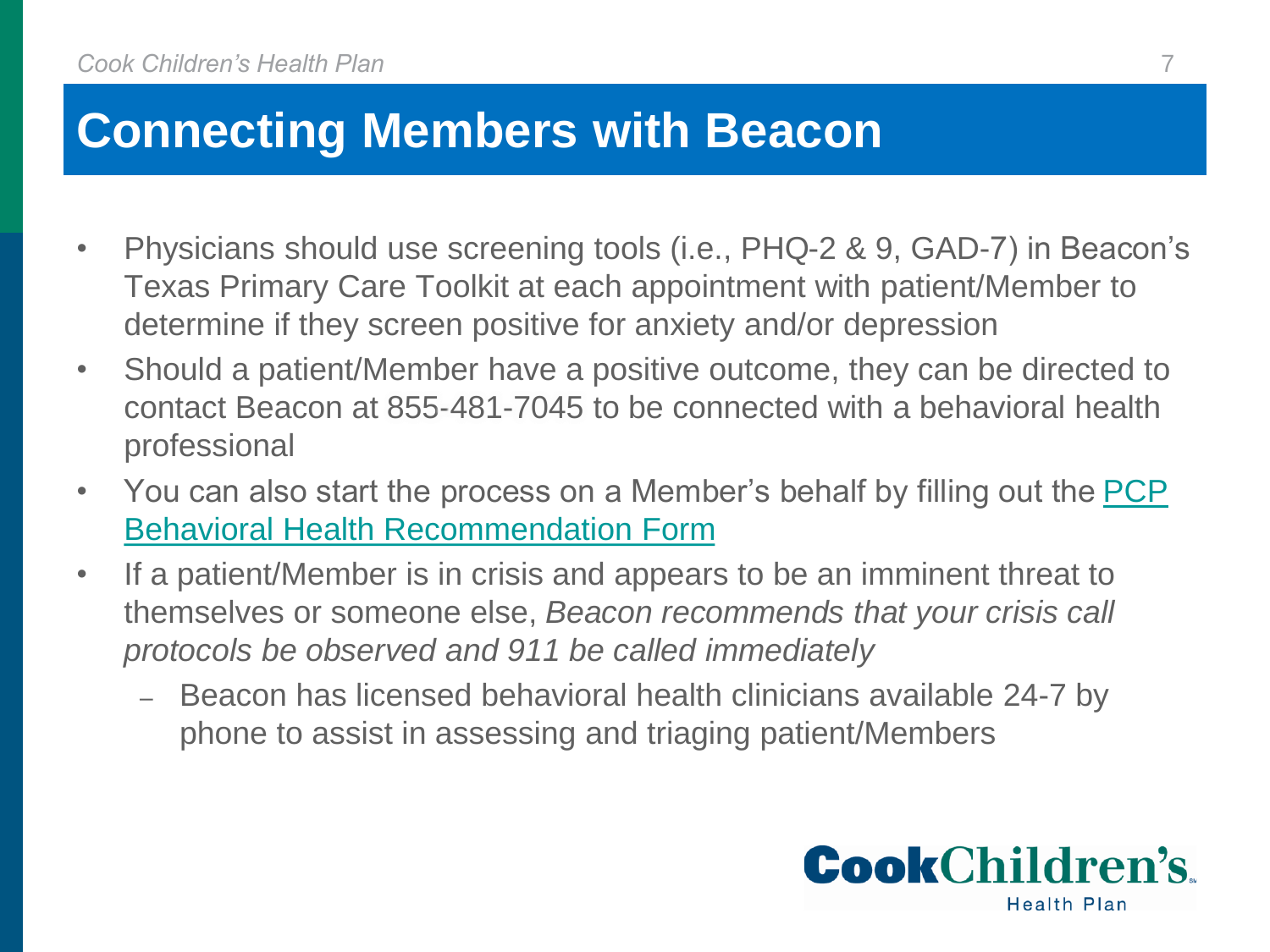# **Performance Improvement Project APM HEDIS**

#### **Goal Statement**

• To increase the metabolic monitoring of members prescribed antipsychotic medications

### **Target Population**

- Members aged one (1) through seventeen (17) with at least two dispensing dates of antipsychotic medications
- There must be at least one Glucose lab test AND one LDL-C lab test

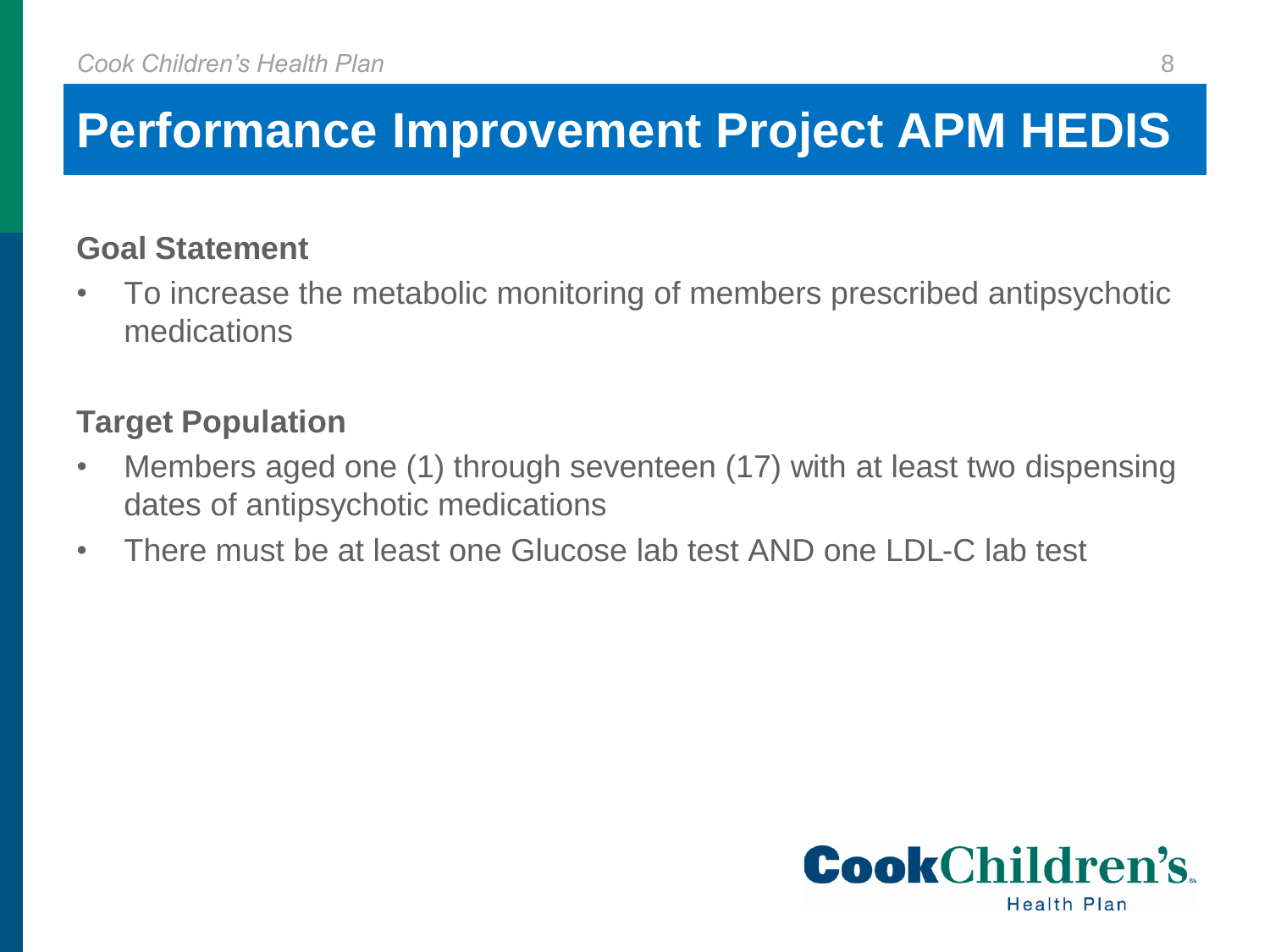### **Performance Improvement Project APM HEDIS**

#### **What can Providers do to improve APM rates?**

- Document patient's response to medication
- Document lab results and any action that may be required
- Use supplemental lab data to update medical records when applicable
- Monitor the glucose and cholesterol levels of children and adolescents on antipsychotic medications
- Monitor children on antipsychotic medications to help to avoid metabolic health complications such as weight gain and diabetes
- Establish a baseline and continuously monitor metabolic indices to ensure appropriate management of side-effects of antipsychotic medication therapy

Resources:

[Metabolic Monitoring for Children and Adolescents on Antipsychotics \(APM\)](https://cookchp.org/SiteCollectionDocuments/pdfs/behavioral-health-services/Metabolic-monitoring-for-children-and-adolescents-on-antipsychotics.pdf) **Measure** 

[Beacon Health Options](https://providertoolkit.beaconhealthoptions.com/texas-provider-toolkit/)

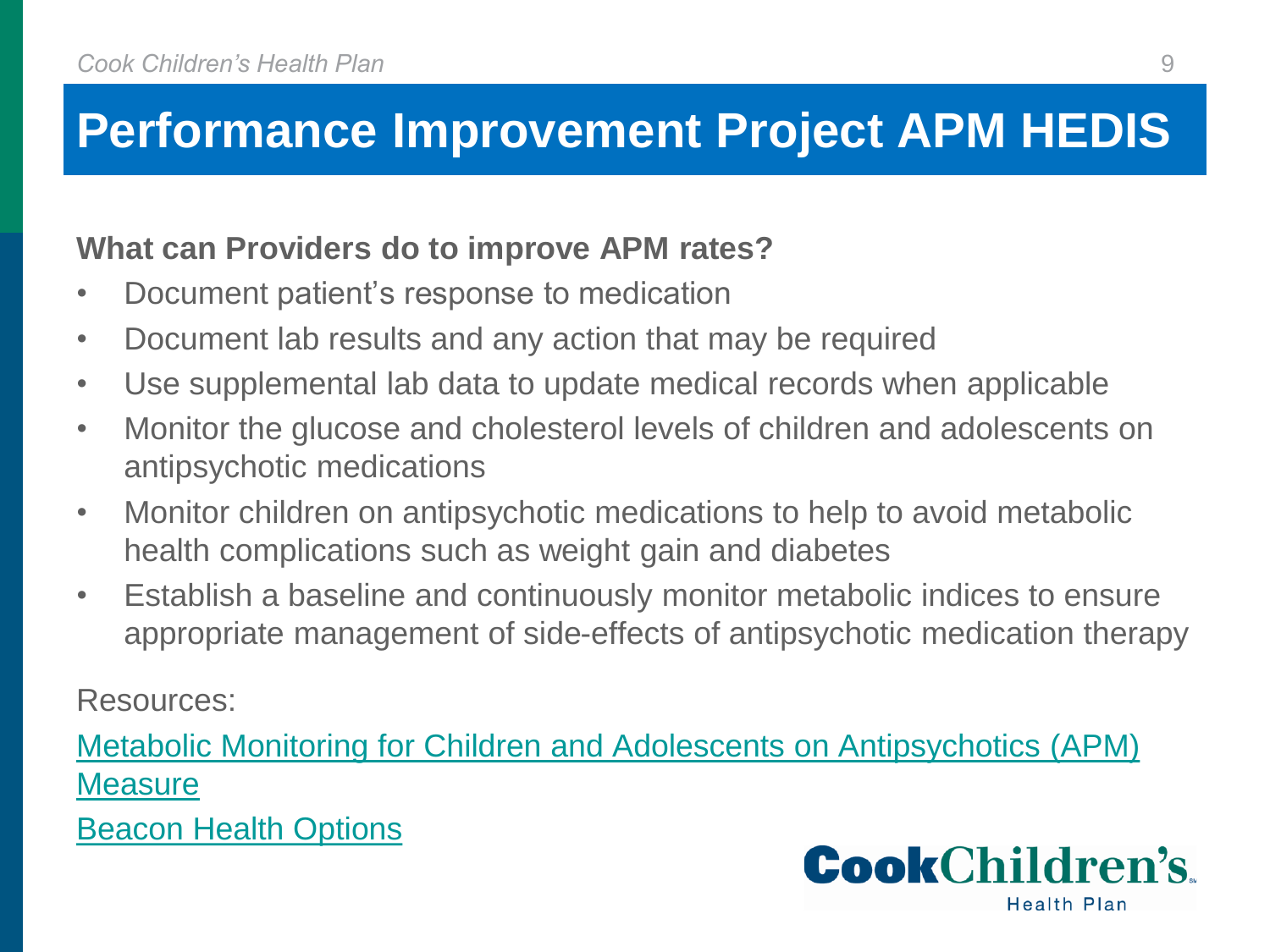# **Performance Improvement Project APP HEDIS**

### **Goal Statement**

• The percentage of children and adolescents age one (1) through seventeen (17) with a new prescription for an antipsychotic medication that had documentation of psychosocial care as their first-line treatment

### **Target Population**

- Members dispensed their first antipsychotic medication
- Which members are excluded
	- Members with at least one inpatient encounter or two (2) outpatient encounters with a diagnosis of schizophrenia, schizoaffective disorder, bipolar, other psychotic disorder, autism or other developmental disorder

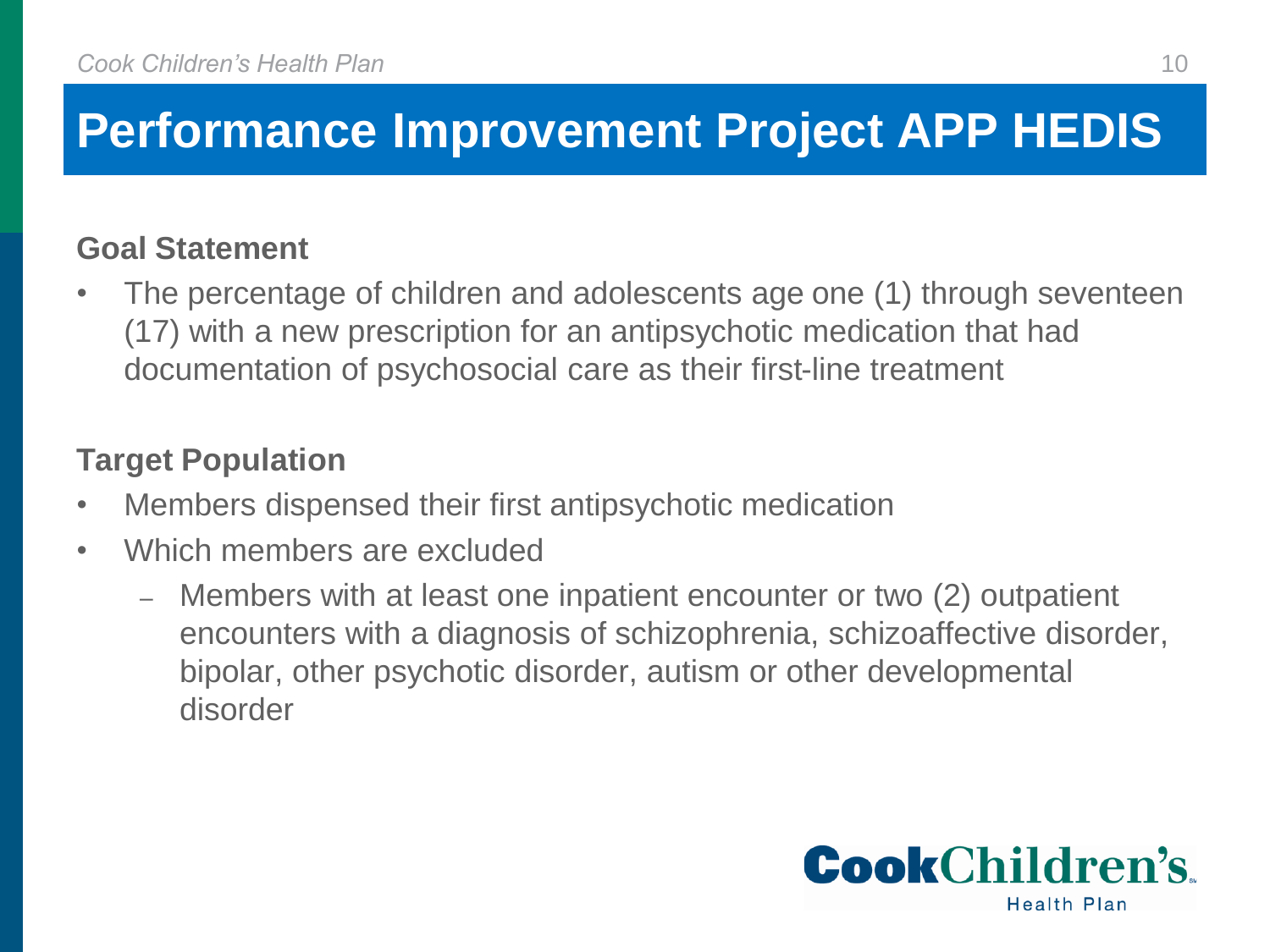### **Performance Improvement Project APP HEDIS**

#### **When does a Member "Pass" the measure?**

• When there is documentation of psychosocial care in the 121-day period from ninety (90) days prior through thirty (30) days after the medication is dispensed

#### **What can Provider's do to improve APP rates?**

- When prescribed, antipsychotic medications should be part of a comprehensive, multi-modal plan for coordinated treatment that includes psychosocial care
- Psychosocial care, which includes behavioral interventions, psychological therapies and skills training, among others, is the recommended first-line treatment option for children and adolescents diagnosed with nonpsychotic conditions such as attention-deficit disorder and disruptive behaviors

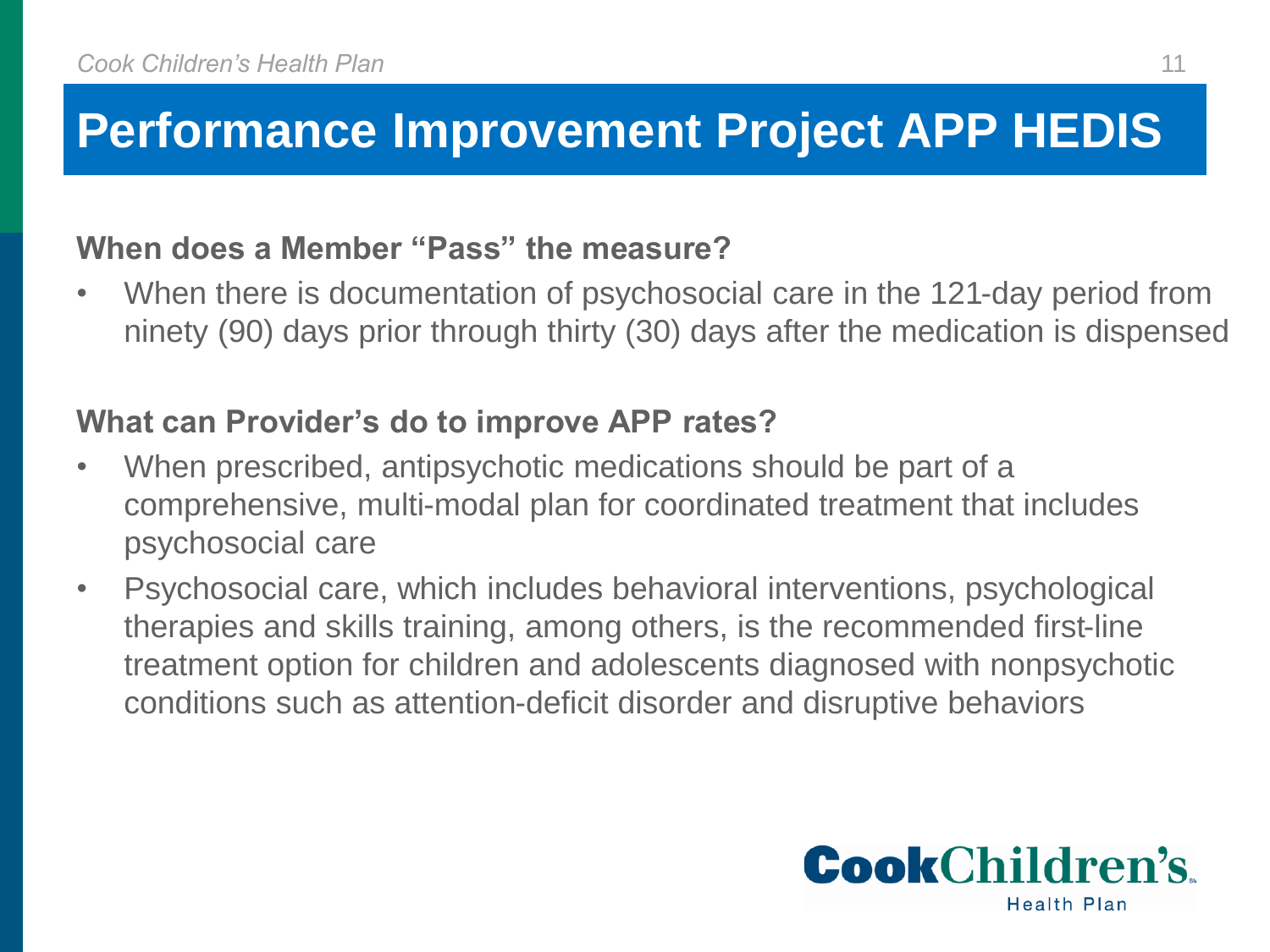### **Performance Improvement Project APP HEDIS**

- Periodically review the ongoing need for continued therapy with antipsychotic medications
- Assess the need for Case Management and refer if necessary
- Ensure progress notes are complete and accurate

Resources:

[Psychological Care for Children and Adolescents on Antipsychotics \(APP\)](https://cookchp.org/SiteCollectionDocuments/pdfs/behavioral-health-services/Psychological-Care-for-Children-and-Adolescents-on-Antipsychotics-Measure.pdf) **Measure** 

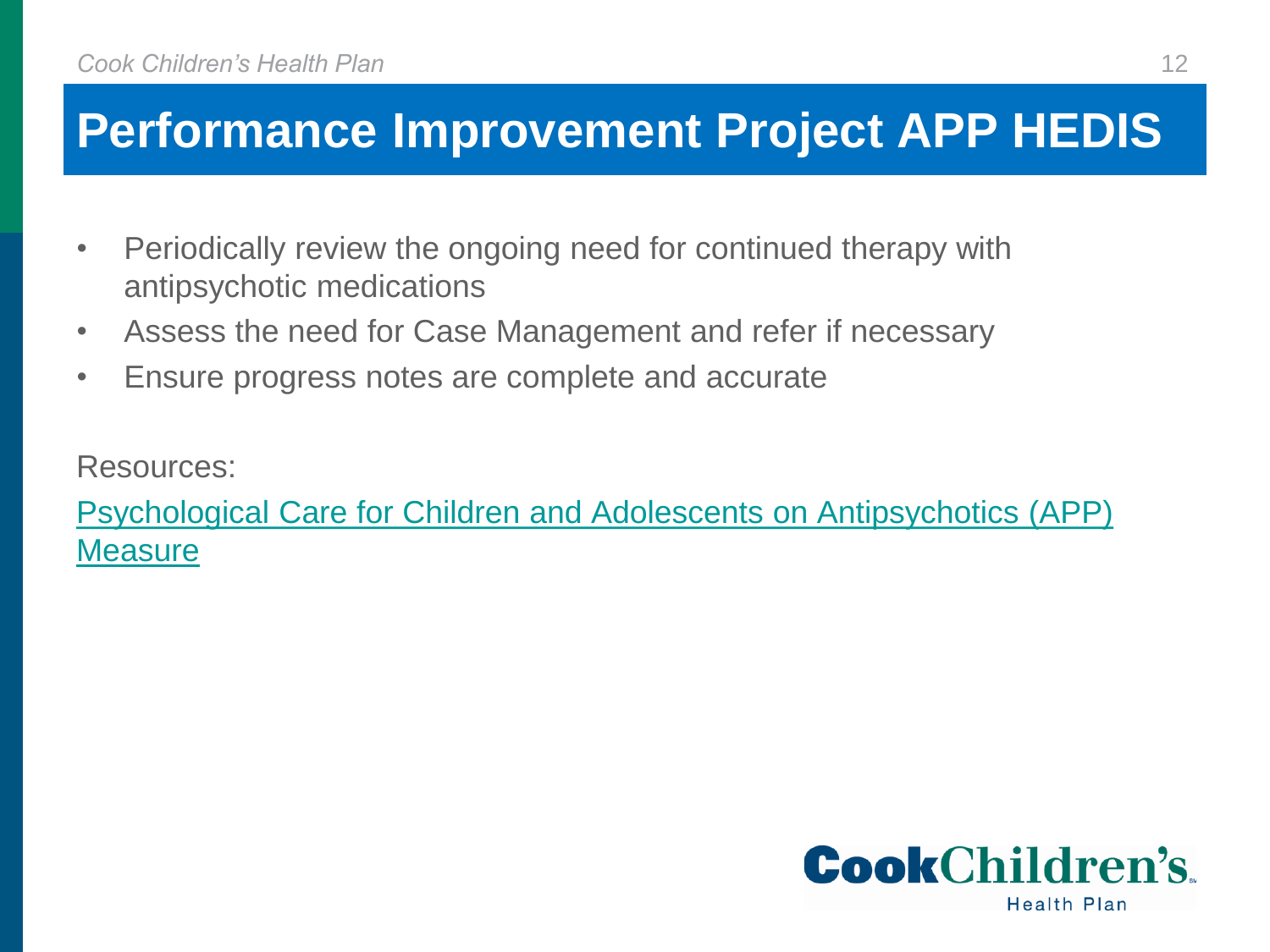# **Child Psychiatry Access Network (CPAN)**

### **What is CPAN?**

- One-fourth to one-third of the pediatric cases you see each day involve mental health concerns
- You may not feel adequately trained to address these issues and, even if you do, they can be very time-consuming
- The Texas Legislature funded CPAN to offer you free consultation and continuing education to help improve the quality of care you are able to offer pediatric patients with mental health concerns

![](_page_12_Picture_6.jpeg)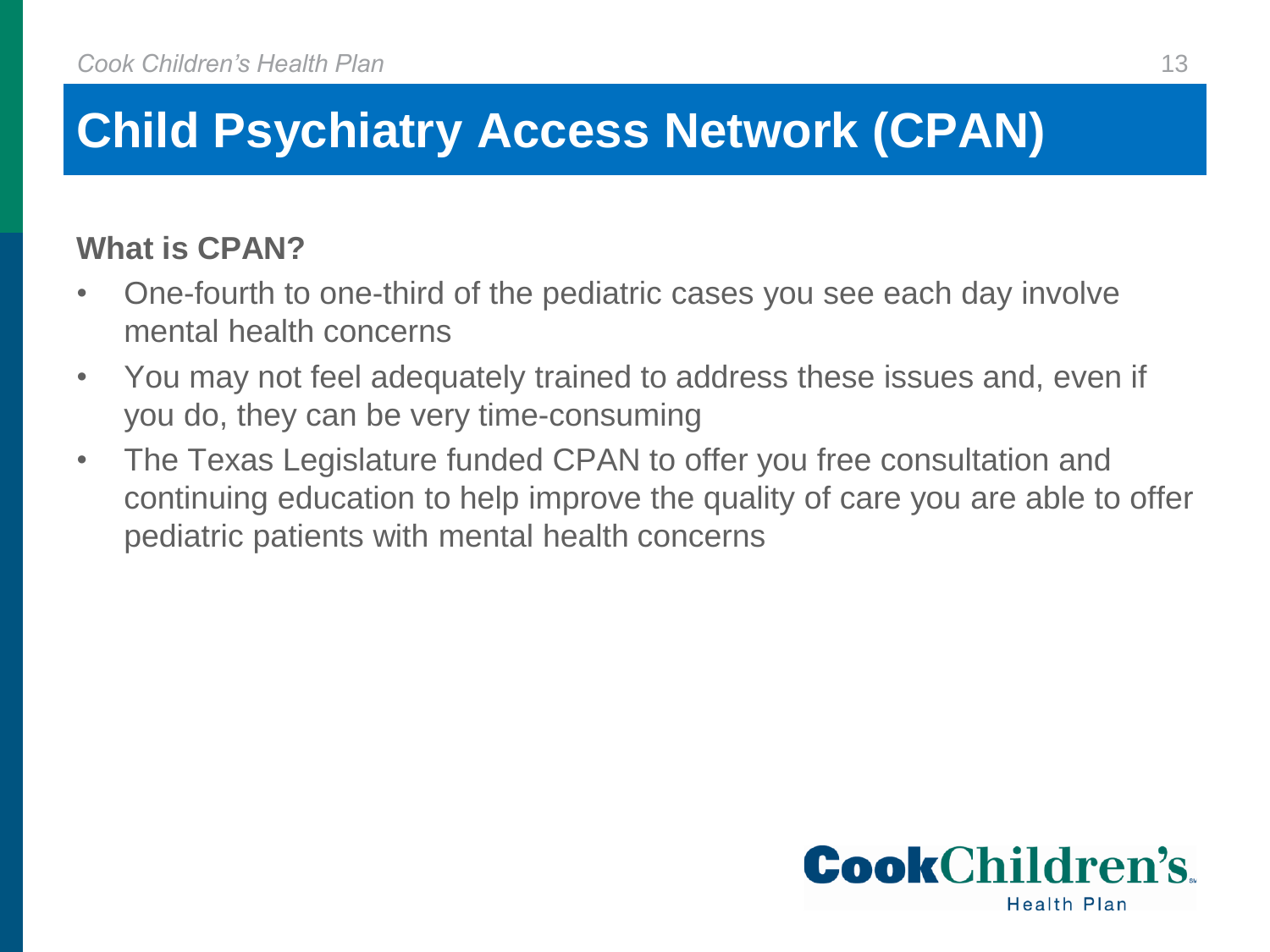# **Child Psychiatry Access Network (CPAN)**

### **What are the Goals of CPAN?**

- For individual Primary Care Providers
	- Prompt access to a child Psychiatrist for phone consultation on medication questions, including follow-ups
- For practices that have Behavioral Health Clinicians
	- Expert consultation on difficult cases
- For pediatric health homes
	- Help to fully incorporate behavioral services into the practice through access to a child psychiatrist
- For patients needing specialized care
	- Help to identify resources for evaluation and ongoing care

For more information please visit [Beacon Health Options](https://providertoolkit.beaconhealthoptions.com/texas-provider-toolkit/).

![](_page_13_Picture_12.jpeg)